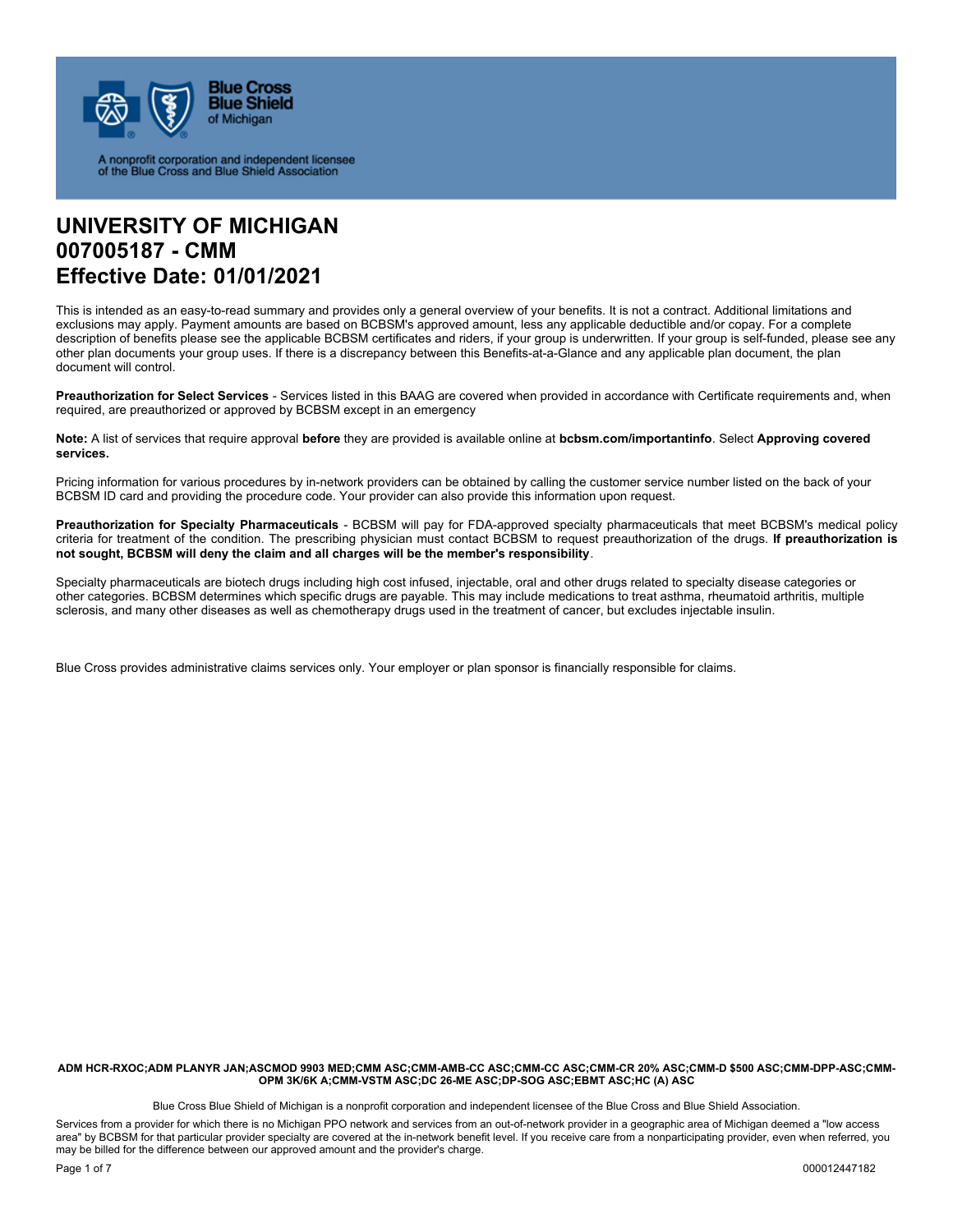| <b>Eligibility Information</b> |                                                                                                                                                                                                                                                                                                                                                                                                                        |
|--------------------------------|------------------------------------------------------------------------------------------------------------------------------------------------------------------------------------------------------------------------------------------------------------------------------------------------------------------------------------------------------------------------------------------------------------------------|
| <b>Member</b>                  | <b>Eligibility Criteria</b>                                                                                                                                                                                                                                                                                                                                                                                            |
| <b>Dependents</b>              | • Subscriber's legal spouse, same or opposite gender domestic<br>partner eligible for coverage under the subscriber's contract<br>Dependent children: related to you by birth, marriage, legal<br>$\bullet$<br>adoption or legal guardianship, including eligible children of your<br>same or opposite gender domestic partner; eligible for coverage<br>through the last day of the month the dependent turns age 26. |

## **Member's responsibility (deductibles, copays and dollar maximums)**

**Note:** If you receive care from a nonparticipating provider, even when referred, you may be billed for the difference between our approved amount and the provider's charge.

| <b>Benefits</b>                                                                                                                                                                                                                                                                                      | <b>Coverage</b>                                                                                                                |
|------------------------------------------------------------------------------------------------------------------------------------------------------------------------------------------------------------------------------------------------------------------------------------------------------|--------------------------------------------------------------------------------------------------------------------------------|
| <b>Deductibles</b>                                                                                                                                                                                                                                                                                   | \$500 for one member.<br>\$1,000 for a family (when two or more members are covered under<br>your contract) each calendar year |
| <b>Flat-dollar copays</b>                                                                                                                                                                                                                                                                            | <b>None</b>                                                                                                                    |
| Coinsurance amounts (percent copays)<br>Note: Coinsurance amounts apply once the deductible has been met.                                                                                                                                                                                            | • 50% of approved amount for private duty nursing<br>• 20% of approved amount for most other covered services                  |
|                                                                                                                                                                                                                                                                                                      |                                                                                                                                |
| <b>Annual out-of-pocket maximums</b> -applies to percent copays for all covered<br>services - including mental health and substance use disorder services - but<br>does not apply to fixed dollar copays and private duty nursing percent copays, if your contract) each calendar year<br>applicable | \$3,000 for one member.<br>\$6,000 for a family (when two or more members are covered under                                    |
| Lifetime dollar maximum                                                                                                                                                                                                                                                                              | • \$30,000 maximum for certain gender affirming services<br>• \$20,000 for Infertility treatment                               |

| <b>Preventive care services</b>                                                                                        |                                                                                  |
|------------------------------------------------------------------------------------------------------------------------|----------------------------------------------------------------------------------|
| <b>Benefits</b>                                                                                                        | Coverage                                                                         |
| Health maintenance exam - includes chest x-ray, EKG, cholesterol screening<br>and other select lab procedures          | 100% (no deductible or copay/coinsurance), one per member per<br>calendar year   |
|                                                                                                                        | Note: Additional well-women visits may be allowed based on medical<br>necessity. |
| Gynecological exam                                                                                                     | 100% (no deductible or copay/coinsurance), one per member per<br>calendar year   |
|                                                                                                                        | Note: Additional well-women visits may be allowed based on medical<br>necessity. |
| Pap smear screening-laboratory and pathology services                                                                  | 100% (no deductible or copay/coinsurance), one per member per<br>calendar year   |
| Voluntary sterilization for females                                                                                    | 100% (no deductible or copay/coinsurance)                                        |
| Prescription contraceptive devices-includes insertion and removal of an<br>intrauterine device by a licensed physician | 100% (no deductible or copay/coinsurance)                                        |
| Contraceptive injections                                                                                               | 100% (no deductible or copay/coinsurance)                                        |

#### **ADM HCR-RXOC;ADM PLANYR JAN;ASCMOD 9903 MED;CMM ASC;CMM-AMB-CC ASC;CMM-CC ASC;CMM-CR 20% ASC;CMM-D \$500 ASC;CMM-DPP-ASC;CMM-OPM 3K/6K A;CMM-VSTM ASC;DC 26-ME ASC;DP-SOG ASC;EBMT ASC;HC (A) ASC**

Blue Cross Blue Shield of Michigan is a nonprofit corporation and independent licensee of the Blue Cross and Blue Shield Association. Services from a provider for which there is no Michigan PPO network and services from an out-of-network provider in a geographic area of Michigan deemed a "low access area" by BCBSM for that particular provider specialty are covered at the in-network benefit level. If you receive care from a nonparticipating provider, even when referred, you may be billed for the difference between our approved amount and the provider's charge. Page 2 of 7 000012447182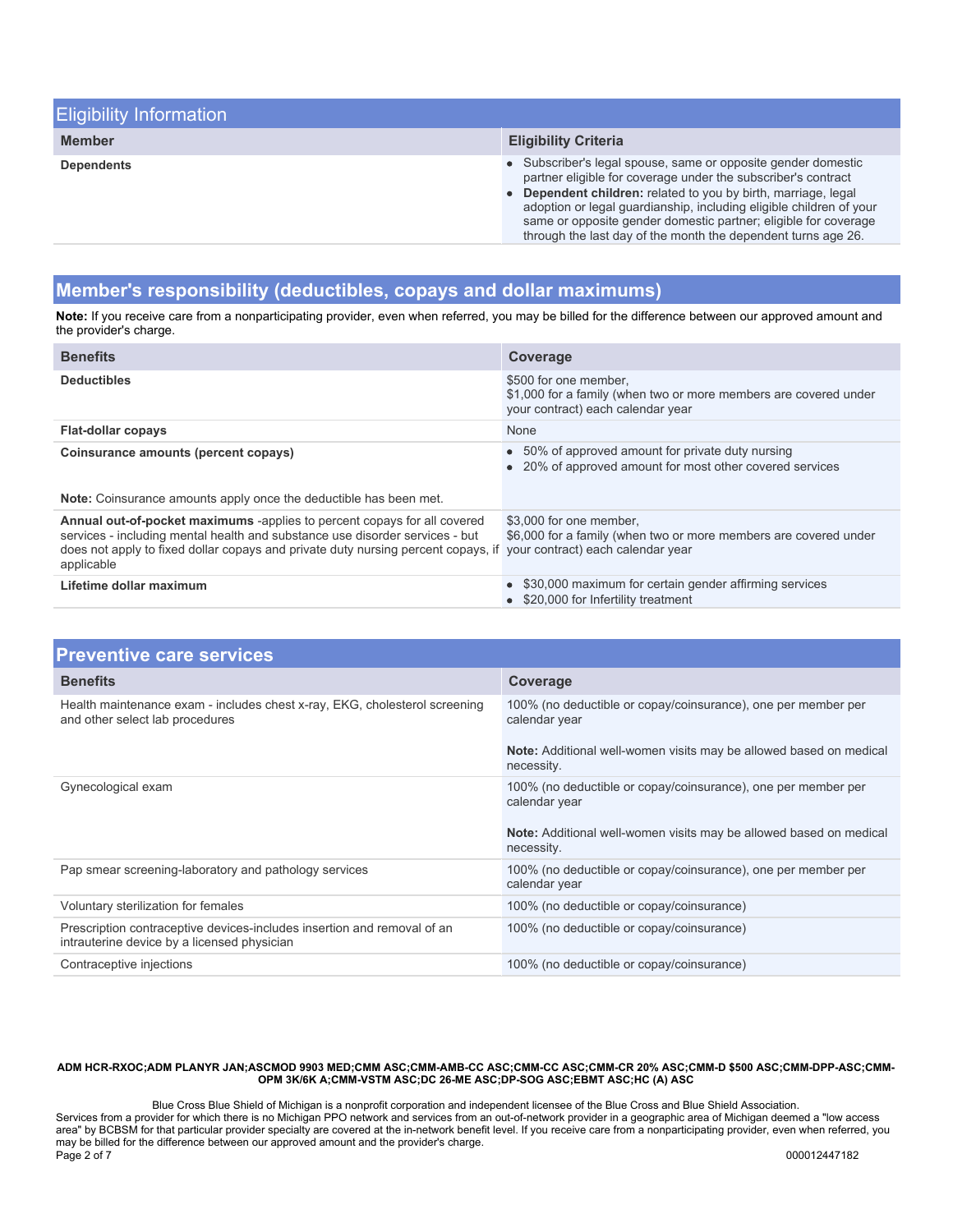| <b>Benefits</b>                                                                                                                                                                                                                                                                                                               | Coverage                                                                                                                                                                                                                                                    |
|-------------------------------------------------------------------------------------------------------------------------------------------------------------------------------------------------------------------------------------------------------------------------------------------------------------------------------|-------------------------------------------------------------------------------------------------------------------------------------------------------------------------------------------------------------------------------------------------------------|
| Well-baby and child care visits<br>• 8 visits, birth through 12 months<br>6 visits, 13 months through 23 months<br>6 visits, 24 months through 35 months<br>• 2 visits, 36 months through 47 months<br>• Visits beyond 47 months are limited to one per member per calendar year<br>under the health maintenance exam benefit | 100% (no deductible or copay/coinsurance)                                                                                                                                                                                                                   |
| Adult and childhood preventive services and immunizations as recommended<br>by the USPSTF, ACIP, HRSA or other sources as recognized by BCBSM that<br>are in compliance with the provisions of the Patient Protection and Affordable<br>Care Act                                                                              | 100% (no deductible or copay/coinsurance)                                                                                                                                                                                                                   |
| Fecal occult blood screening                                                                                                                                                                                                                                                                                                  | 100% (no deductible or copay/coinsurance), one per member per<br>calendar year                                                                                                                                                                              |
| Flexible sigmoidoscopy exam                                                                                                                                                                                                                                                                                                   | 100% (no deductible or copay/coinsurance), one per member per<br>calendar year                                                                                                                                                                              |
| Prostate specific antigen (PSA) screening                                                                                                                                                                                                                                                                                     | 100% (no deductible or copay/coinsurance), one per member per<br>calendar year                                                                                                                                                                              |
| Routine mammogram and related reading                                                                                                                                                                                                                                                                                         | 100% (no deductible or copay/coinsurance), one per member per<br>calendar year<br>Note: Subsequent medically necessary mammograms performed<br>during the same calendar year are subject to your deductible and<br>coinsurance, if applicable.              |
| Colonoscopy-routine or medically necessary                                                                                                                                                                                                                                                                                    | 100% (no deductible or copay/coinsurance) for the first billed<br>colonoscopy, one per member per calendar year<br>Note: Subsequent colonoscopies performed during the same calendar<br>year are subject to your deductible and coinsurance, if applicable. |

| <b>Physician office services</b>                         |                      |
|----------------------------------------------------------|----------------------|
| <b>Benefits</b>                                          | Coverage             |
| Office visits                                            | 80% after deductible |
| Online visits - by physician must be medically necessary | 80% after deductible |
| Note: Online visits by a vendor are not covered.         |                      |
| Outpatient and home medical care visits                  | 80% after deductible |
| Office consultations                                     | 80% after deductible |

| <b>Emergency medical care</b>                  |                      |
|------------------------------------------------|----------------------|
| <b>Benefits</b>                                | Coverage             |
| Hospital emergency room                        | 80% after deductible |
| Ambulance services-must be medically necessary | 80% after deductible |

| <b>Diagnostic services</b>        |                      |  |
|-----------------------------------|----------------------|--|
| <b>Benefits</b>                   | Coverage             |  |
| Laboratory and pathology services | 80% after deductible |  |
| Diagnostic tests and x-rays       | 80% after deductible |  |
| Therapeutic radiology             | 80% after deductible |  |

### **ADM HCR-RXOC;ADM PLANYR JAN;ASCMOD 9903 MED;CMM ASC;CMM-AMB-CC ASC;CMM-CC ASC;CMM-CR 20% ASC;CMM-D \$500 ASC;CMM-DPP-ASC;CMM-OPM 3K/6K A;CMM-VSTM ASC;DC 26-ME ASC;DP-SOG ASC;EBMT ASC;HC (A) ASC**

Blue Cross Blue Shield of Michigan is a nonprofit corporation and independent licensee of the Blue Cross and Blue Shield Association. Services from a provider for which there is no Michigan PPO network and services from an out-of-network provider in a geographic area of Michigan deemed a "low access area" by BCBSM for that particular provider specialty are covered at the in-network benefit level. If you receive care from a nonparticipating provider, even when referred, you may be billed for the difference between our approved amount and the provider's charge. Page 3 of 7 000012447182  $\,$  000012447182  $\,$  000012447182  $\,$  000012447182  $\,$  000012447182  $\,$  000012447182  $\,$  000012447182  $\,$  000012447182  $\,$  000012447182  $\,$  000012447182  $\,$  000012447182  $\,$  000012447182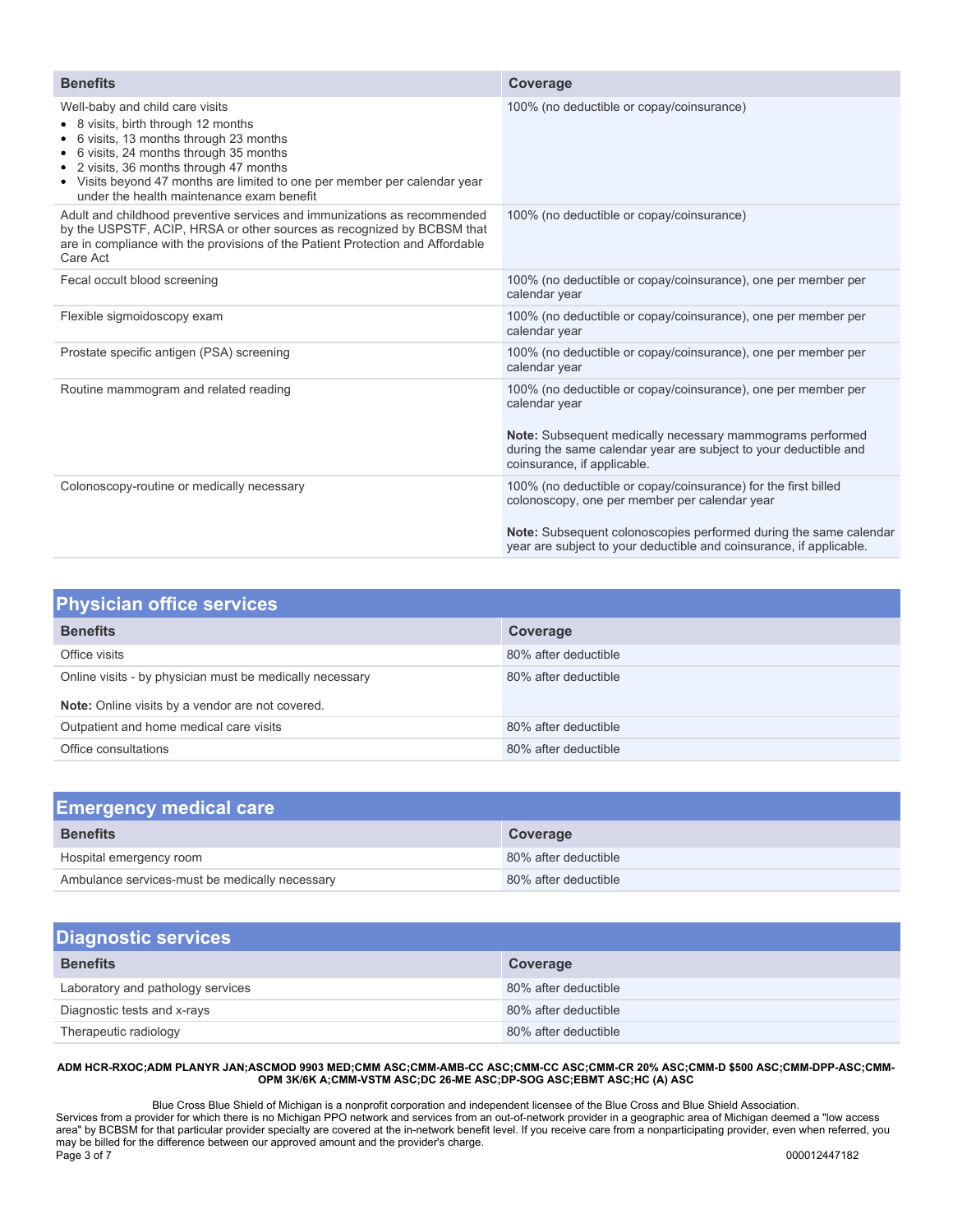### **Maternity services provided by a physician or certified nurse midwife**

| <b>Benefits</b>           | Coverage                                  |
|---------------------------|-------------------------------------------|
| Prenatal care visits      | 100% (no deductible or copay/coinsurance) |
| Postnatal care            | 80% after deductible                      |
| Delivery and nursery care | 80% after deductible                      |

| <b>Hospital care</b>                                                                                                                                                                    |                                      |
|-----------------------------------------------------------------------------------------------------------------------------------------------------------------------------------------|--------------------------------------|
| <b>Benefits</b>                                                                                                                                                                         | Coverage                             |
| Semiprivate room, inpatient physician care, general nursing care, hospital<br>services and supplies<br>Note: Nonemergency services must be rendered in a <b>participating</b> hospital. | 80% after deductible, unlimited days |
| Inpatient consultations                                                                                                                                                                 | 80% after deductible                 |
| Chemotherapy                                                                                                                                                                            | 80% after deductible                 |

| <b>Alternatives to hospital care</b>                                                                                                                                                                                                                                                               |                                                                                                                                                                                                                                                                                                                                                                                             |  |
|----------------------------------------------------------------------------------------------------------------------------------------------------------------------------------------------------------------------------------------------------------------------------------------------------|---------------------------------------------------------------------------------------------------------------------------------------------------------------------------------------------------------------------------------------------------------------------------------------------------------------------------------------------------------------------------------------------|--|
| <b>Benefits</b>                                                                                                                                                                                                                                                                                    | Coverage                                                                                                                                                                                                                                                                                                                                                                                    |  |
| Skilled nursing care-must be in a <b>participating</b> skilled nursing facility                                                                                                                                                                                                                    | 80% after deductible, limited to 120 days per member per calendar<br>year                                                                                                                                                                                                                                                                                                                   |  |
| Hospice care                                                                                                                                                                                                                                                                                       | 100% (no deductible or copay/coinsurance), up to 28 pre-hospice<br>counseling visits before electing hospice services; when elected, four<br>90-day periods-provided through a <b>participating</b> hospice program<br>only; limited to dollar maximum that is reviewed and adjusted<br>periodically (after reaching dollar maximum, member transitions into<br>individual case management) |  |
| Home health care:<br>• must be medically necessary<br>• must be provided by a <b>participating</b> home health care agency                                                                                                                                                                         | 80% after deductible                                                                                                                                                                                                                                                                                                                                                                        |  |
| Home health aide - when provided by the University of Michigan medical<br>students for members who are C5 level quadriplegic                                                                                                                                                                       | 100% (no deductible or copay/coinsurance)                                                                                                                                                                                                                                                                                                                                                   |  |
| Infusion therapy:<br>• must be medically necessary<br>must be given by a <b>participating</b> Home Infusion Therapy (HIT) provider or<br>٠<br>in a <b>participating</b> freestanding Ambulatory Infusion Center (AIC)<br>may use drugs that require preauthorization-consult with your doctor<br>٠ | 80% after deductible                                                                                                                                                                                                                                                                                                                                                                        |  |
| Nursing home care with hosipce support                                                                                                                                                                                                                                                             | 80% after deductible                                                                                                                                                                                                                                                                                                                                                                        |  |

| <b>Surgical services</b>                                                                                                               |                                                                                                                                                                         |
|----------------------------------------------------------------------------------------------------------------------------------------|-------------------------------------------------------------------------------------------------------------------------------------------------------------------------|
| <b>Benefits</b>                                                                                                                        | Coverage                                                                                                                                                                |
| Surgery-includes related surgical services and medically necessary facility<br>services by a participating ambulatory surgery facility | 80% after deductible                                                                                                                                                    |
| Presurgical consultations                                                                                                              | • 100% (no deductible or copay/coinsurance) when obtained from a<br>participating provider,<br>• 80% after deductible when obtained from a nonparticipating<br>provider |

#### **ADM HCR-RXOC;ADM PLANYR JAN;ASCMOD 9903 MED;CMM ASC;CMM-AMB-CC ASC;CMM-CC ASC;CMM-CR 20% ASC;CMM-D \$500 ASC;CMM-DPP-ASC;CMM-OPM 3K/6K A;CMM-VSTM ASC;DC 26-ME ASC;DP-SOG ASC;EBMT ASC;HC (A) ASC**

Blue Cross Blue Shield of Michigan is a nonprofit corporation and independent licensee of the Blue Cross and Blue Shield Association. Services from a provider for which there is no Michigan PPO network and services from an out-of-network provider in a geographic area of Michigan deemed a "low access area" by BCBSM for that particular provider specialty are covered at the in-network benefit level. If you receive care from a nonparticipating provider, even when referred, you may be billed for the difference between our approved amount and the provider's charge. Page 4 of 7 000012447182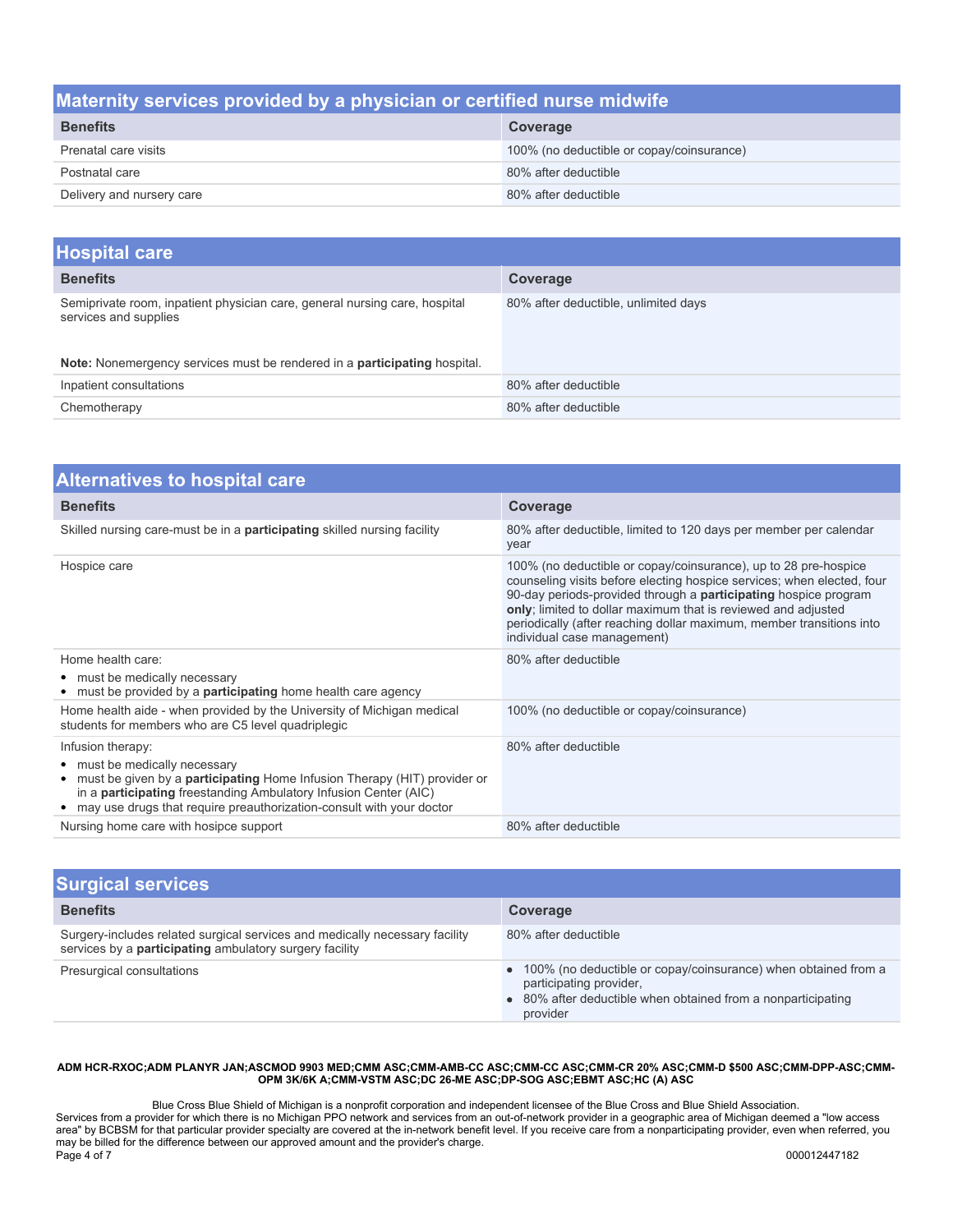| <b>Benefits</b>                                                                                                                                                                                                                                               | Coverage             |
|---------------------------------------------------------------------------------------------------------------------------------------------------------------------------------------------------------------------------------------------------------------|----------------------|
| Voluntary sterilization for males                                                                                                                                                                                                                             | 80% after deductible |
|                                                                                                                                                                                                                                                               |                      |
| Note: For voluntary sterilizations for females, see "Preventive care services."                                                                                                                                                                               |                      |
| Voluntary abortions                                                                                                                                                                                                                                           | 80% after deductible |
| Radial keratotomy surgery and related anesthesia - professional charges only                                                                                                                                                                                  | Not covered          |
| Gender reassignment and gender affirming procedures                                                                                                                                                                                                           | 80% after deductible |
| <b>Note:</b> Certain gender affirming services are payable by participating providers,<br>limited to a lifetime maximum of \$30,000 per member over the age of 18<br>subject to prior authorization. Please see plan modification for further<br>information. |                      |

# **Human organ transplants**

| <u>Haman organ tranopianto</u>                                                                                                                                     |                                           |  |  |
|--------------------------------------------------------------------------------------------------------------------------------------------------------------------|-------------------------------------------|--|--|
| <b>Benefits</b>                                                                                                                                                    | Coverage                                  |  |  |
| Specified human organ transplants-must be in a <b>designated</b> facility and<br>coordinated through the BCBSM Human Organ Transplant Program (1-800-<br>242-3504) | 100% (no deductible or copay/coinsurance) |  |  |
| Bone marrow transplants-must be coordinated through the BCBSM Human<br>Organ Transplant Program (1-800-242-3504)                                                   | 80% after deductible                      |  |  |
| Experimental bone marrow transplants-must be in a designated facility and<br>coordinated through the BCBSM Human Organ Transplant Program (1-800-<br>242-3504)     | 80% after deductible                      |  |  |
| Kidney, cornea and skin transplants                                                                                                                                | 80% after deductible                      |  |  |

## **Behavioral Health Services (Mental Health and Substance Use Disorder)**

| <b>Benefits</b>                                                                                                                                                                                                            | Coverage                             |
|----------------------------------------------------------------------------------------------------------------------------------------------------------------------------------------------------------------------------|--------------------------------------|
| Inpatient mental health care and inpatient substance use disorder treatment                                                                                                                                                | 80% after deductible, unlimited days |
| Residential psychiatric treatment facility:<br>• covered mental health services must be performed in a residential<br>psychiatric treatment facility<br>• treatment must be preauthorized<br>• subject to medical criteria | 80% after deductible                 |
| Outpatient mental health care                                                                                                                                                                                              | 80% after deductible                 |
| Online visits<br>Note: Online visits by a vendor are not covered.                                                                                                                                                          | 80% after deductible                 |
| Outpatient substance use disorder treatment-in approved facilities only                                                                                                                                                    | 80% after deductible                 |

| Autism spectrum disorders, diagnoses and treatment                                                                                                                                                        |                      |  |  |
|-----------------------------------------------------------------------------------------------------------------------------------------------------------------------------------------------------------|----------------------|--|--|
| <b>Benefits</b>                                                                                                                                                                                           | Coverage             |  |  |
| Applied behavioral analysis (ABA) treatment - when rendered by an approved<br>board-certified behavioral analyst - is covered through age 18, subject to<br>preauthorization                              | 80% after deductible |  |  |
| Note: Diagnosis of an autism spectrum disorder and a treatment<br>recommendation for ABA services must be obtained by a BCBSM approved<br>autism evaluation center (AAEC) prior to seeking ABA treatment. |                      |  |  |

**ADM HCR-RXOC;ADM PLANYR JAN;ASCMOD 9903 MED;CMM ASC;CMM-AMB-CC ASC;CMM-CC ASC;CMM-CR 20% ASC;CMM-D \$500 ASC;CMM-DPP-ASC;CMM-OPM 3K/6K A;CMM-VSTM ASC;DC 26-ME ASC;DP-SOG ASC;EBMT ASC;HC (A) ASC** 

Blue Cross Blue Shield of Michigan is a nonprofit corporation and independent licensee of the Blue Cross and Blue Shield Association. Services from a provider for which there is no Michigan PPO network and services from an out-of-network provider in a geographic area of Michigan deemed a "low access area" by BCBSM for that particular provider specialty are covered at the in-network benefit level. If you receive care from a nonparticipating provider, even when referred, you may be billed for the difference between our approved amount and the provider's charge. Page 5 of 7 000012447182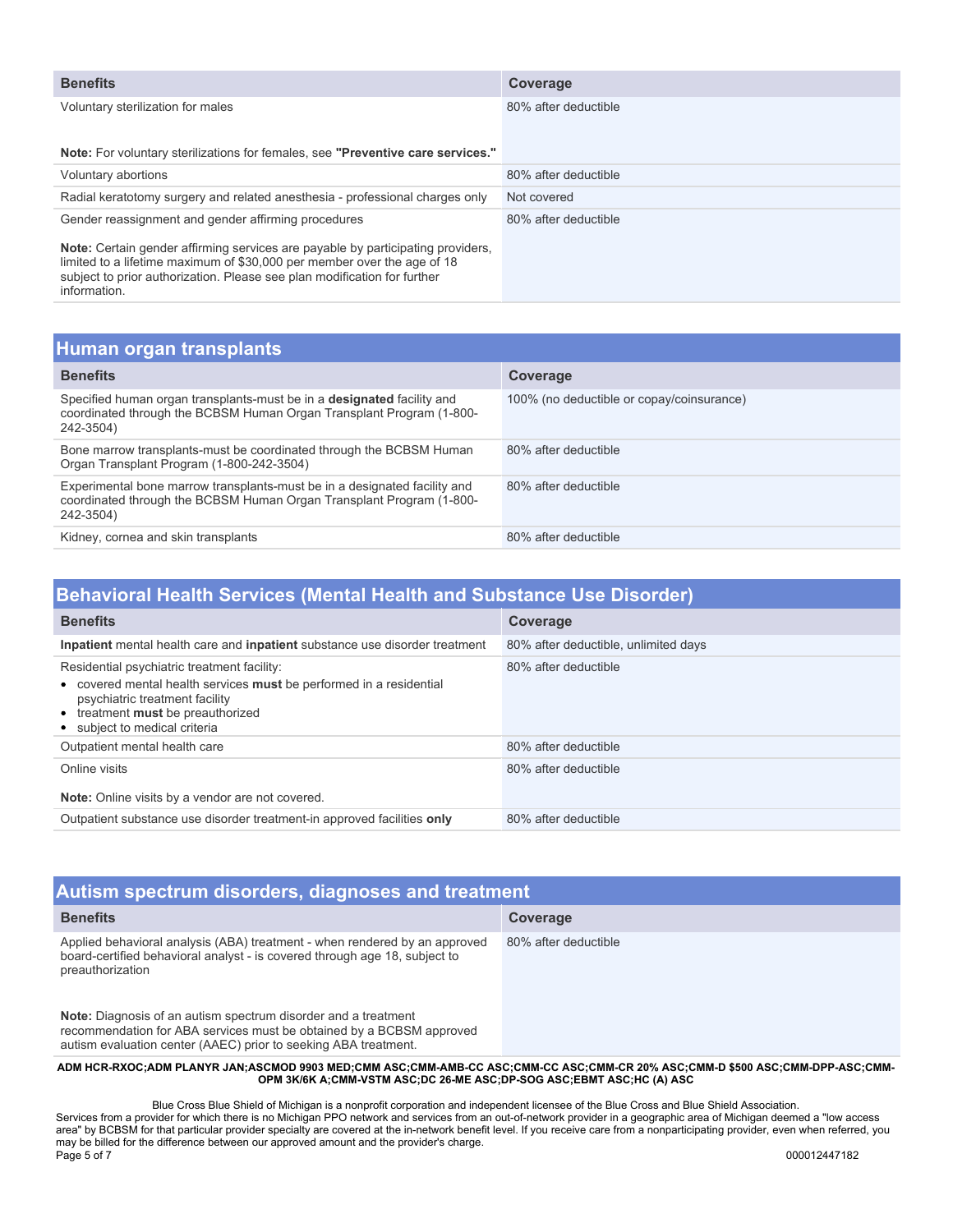| <b>Benefits</b>                                                                                                           | Coverage             |
|---------------------------------------------------------------------------------------------------------------------------|----------------------|
| Outpatient physical therapy, speech therapy, occupational therapy, nutritional<br>counseling for autism spectrum disorder | 80% after deductible |
| Other covered services, including mental health services, for autism spectrum<br>disorder                                 | 80% after deductible |

| <b>Other covered services</b>                                                                                                                                                                                                                                                                                             |                                                                                                                                                                                                                                                                                     |  |  |
|---------------------------------------------------------------------------------------------------------------------------------------------------------------------------------------------------------------------------------------------------------------------------------------------------------------------------|-------------------------------------------------------------------------------------------------------------------------------------------------------------------------------------------------------------------------------------------------------------------------------------|--|--|
| <b>Benefits</b>                                                                                                                                                                                                                                                                                                           | Coverage                                                                                                                                                                                                                                                                            |  |  |
| Outpatient Diabetes Management Program (ODMP)<br>Note: Screening services required under the provisions of PPACA are covered<br>at 100% of approved amount with no cost-sharing when rendered by a<br>participating provider.<br>Note: When you purchase your diabetic supplies via mail order you will lower             | 100% (no deductible or copay/coinsurance) for diabetes medical<br>supplies<br>• 100% (no deductible or copay/coinsurance) for diabetes self-<br>management training<br>100% (no deductible or copay/coinsurance) for Diabetes Prevention<br>Program, subject to additional criteria |  |  |
| your out-of-pocket costs.                                                                                                                                                                                                                                                                                                 |                                                                                                                                                                                                                                                                                     |  |  |
| Allergy testing and therapy                                                                                                                                                                                                                                                                                               | 80% after deductible                                                                                                                                                                                                                                                                |  |  |
| Chiropractic spinal manipulation and osteopathic manipulative therapy                                                                                                                                                                                                                                                     | 80% after deductible, limited to a <b>combined</b> 38-visit maximum per<br>member per calendar year                                                                                                                                                                                 |  |  |
| Outpatient physical, speech and occupational therapy- provided for<br>rehabilitation                                                                                                                                                                                                                                      | 80% after deductible, unlimited treatment                                                                                                                                                                                                                                           |  |  |
| Durable medical equipment<br>Note: DME items required under the preventive benefit provisions of PPACA<br>are covered at 100% of approved amount with no in-network cost-sharing when<br>rendered by an in-network provider. For a list of preventive DME items that<br>PPACA requires to be covered at 100%, call BCBSM. | 80% after deductible                                                                                                                                                                                                                                                                |  |  |
| Prosthetic and orthotic appliances                                                                                                                                                                                                                                                                                        | 80% after deductible                                                                                                                                                                                                                                                                |  |  |
| Private duty nursing                                                                                                                                                                                                                                                                                                      | 50% after deductible                                                                                                                                                                                                                                                                |  |  |
| Treatment of infertility - IVF and fertility preservation services<br>Note: Covered treatment procedures are payable only when rendered by the<br>UMHS Center for Reproductive Medicine.<br><b>Note:</b> Additional restrictions apply                                                                                    | 80% after deductible, limited to \$20,000 lifetime maximum                                                                                                                                                                                                                          |  |  |
| Cardiac rehabilitation - certain restrictions apply                                                                                                                                                                                                                                                                       | 80% after deductible                                                                                                                                                                                                                                                                |  |  |
| Routine eye examination                                                                                                                                                                                                                                                                                                   | 100% (no deductible), one exam per member per calendar year                                                                                                                                                                                                                         |  |  |
| Nutritional counseling when performed to treat the following conditions:<br>anorexia nervosa, bulimia nervosa and eating disorder not otherwise specified                                                                                                                                                                 | 80% after deductible                                                                                                                                                                                                                                                                |  |  |
| Prescription drugs                                                                                                                                                                                                                                                                                                        | Not covered                                                                                                                                                                                                                                                                         |  |  |
|                                                                                                                                                                                                                                                                                                                           |                                                                                                                                                                                                                                                                                     |  |  |

#### **ADM HCR-RXOC;ADM PLANYR JAN;ASCMOD 9903 MED;CMM ASC;CMM-AMB-CC ASC;CMM-CC ASC;CMM-CR 20% ASC;CMM-D \$500 ASC;CMM-DPP-ASC;CMM-OPM 3K/6K A;CMM-VSTM ASC;DC 26-ME ASC;DP-SOG ASC;EBMT ASC;HC (A) ASC**

Blue Cross Blue Shield of Michigan is a nonprofit corporation and independent licensee of the Blue Cross and Blue Shield Association. Services from a provider for which there is no Michigan PPO network and services from an out-of-network provider in a geographic area of Michigan deemed a "low access area" by BCBSM for that particular provider specialty are covered at the in-network benefit level. If you receive care from a nonparticipating provider, even when referred, you may be billed for the difference between our approved amount and the provider's charge. Page 6 of 7 000012447182